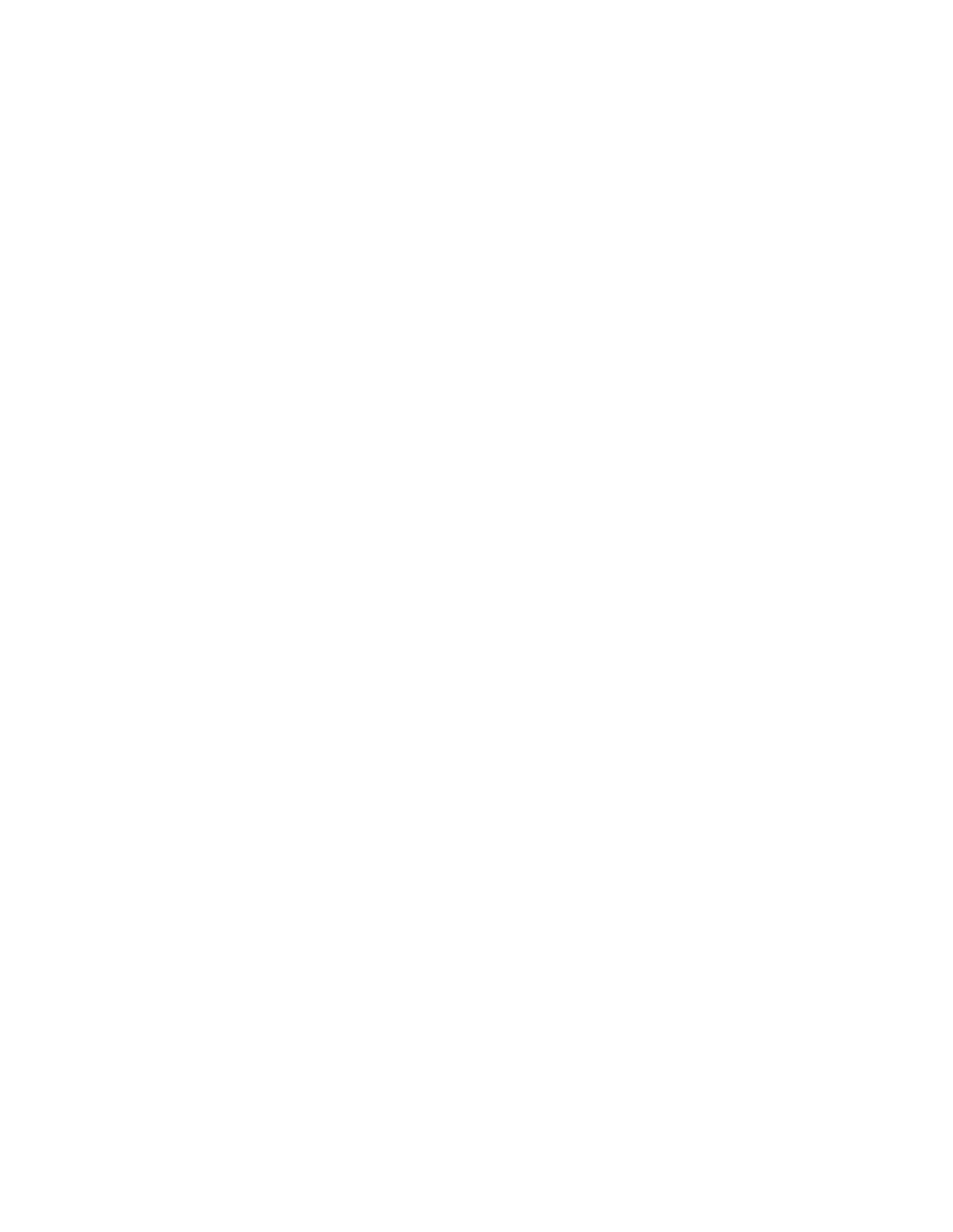## **SECTION 02252 CONTROL DENSITY FILL**

## <span id="page-2-0"></span>**PART 1 - GENERAL**

## <span id="page-2-1"></span>1.01 DESCRIPTION

Control Density Fill (CDF) is used as a low strength, self consolidating fill material for confined spaces which can be easily excavatable at a later time. CDF is characterized by a high maximum slump of 8 inches. CDF is not a structural concrete and should not be used in such applications.

CDF may be used as a trench backfill, structural backfill, pipe bedding, or pipe filling for abandonment in place. CDF shall consist of Portland cement, aggregates, water and fly ash. Chemical admixtures and other mineral admixtures may be used.

The actual mix proportions and flow characteristics shall be determined by the producer of the CDF to meet site conditions. Mix designs and performance tests shall be submitted to the Engineer for approval.

#### <span id="page-2-2"></span>1.02 UTILITY TRENCH CDF MIX DESIGN (PER CUBIC YARD)

| A. | Cement                 | $50 - \text{max}$ lbs |
|----|------------------------|-----------------------|
| B. | Fly Ash (Type F)       | $50 - 150$ lbs        |
| C. | <b>Total Mix Water</b> | 35 gallons Max.       |
| D. | Stable Air Content     | $20 - 30%$            |

CDF shall be hand excavatable and shall contain aggregate no larger than 3/8 inch and the 3/8 inch aggregate shall comprise no more than 20 percent of the total aggregate content.

## <span id="page-2-3"></span>**PART 2 - PRODUCT**

#### <span id="page-2-4"></span>2.01 PORTLAND CEMENT

Portland cement shall conform to the requirements of Section 03300, Part 2.01 A of the EMWD Specifications.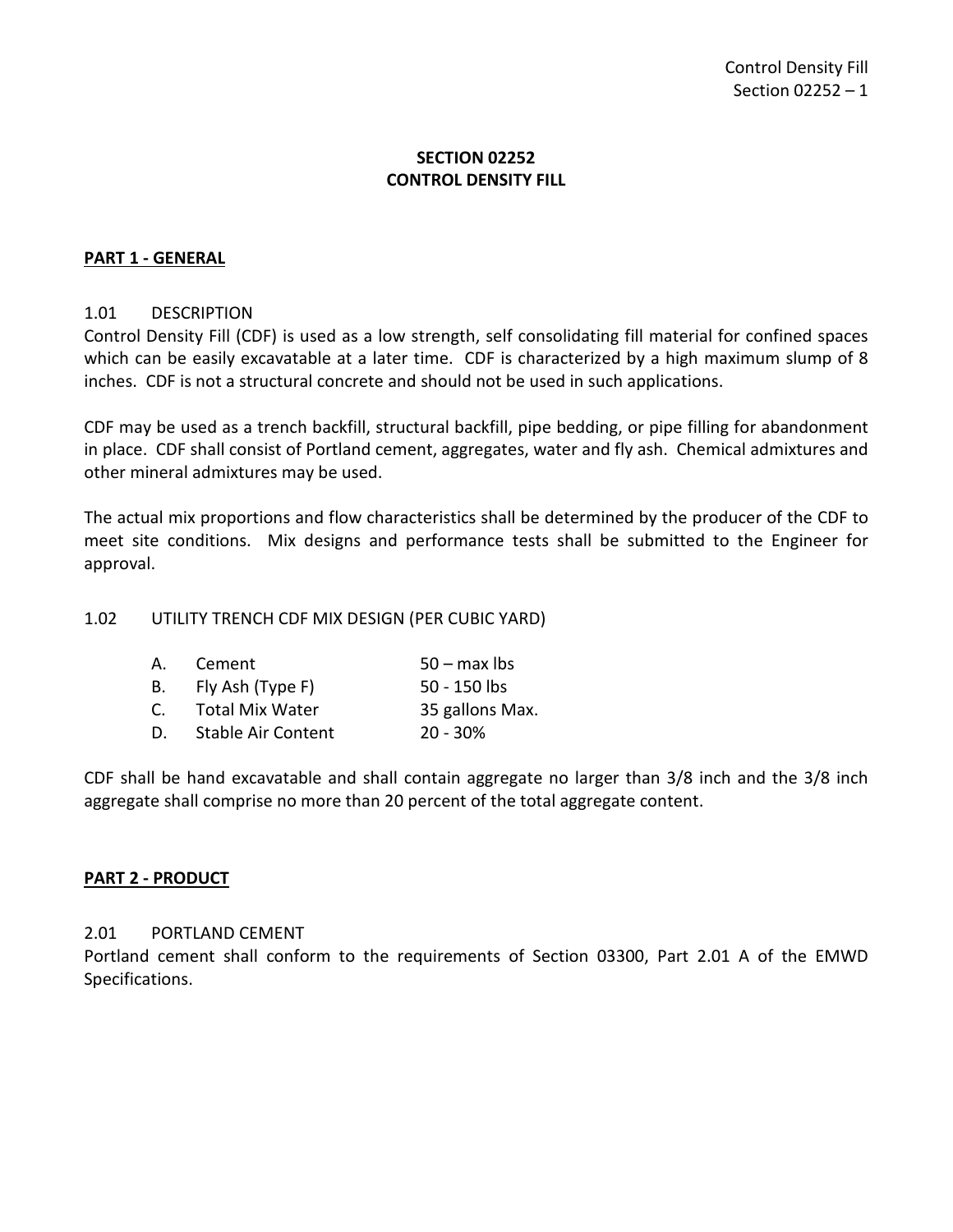Control Density Fill Section 02252 – 2

### <span id="page-3-0"></span>2.02 AGGREGATES

Aggregates shall conform to the requirements of Section 03300, Part 2.01 B of the EMWD Specifications, except as follows. Aggregates shall be pretested in CDF mixtures similar to those anticipated for the work, confirming their ability to perform as required for the specific application. Aggregates not in conformance with Section 03300 may be used when approved by the Engineer, providing the material has a minimum sand equivalent of 20, the percentage passing the No. 200 sieve does not exceed 12 percent, and the fines are non-plastic.

### <span id="page-3-1"></span>2.03 WATER

Water shall be free of oils, acids, alkalies, organic matter or other deleterious substances.

## <span id="page-3-2"></span>2.04 ADMIXTURES

Admixtures shall conform to the requirements of Section 03300, Part 2.01 C of the EMWD Specifications.

### <span id="page-3-3"></span>2.05 FLY ASH

Fly ash shall conform to the requirements of ASTM C 618, Class F.

### <span id="page-3-4"></span>**PART 3 - EXECUTION**

#### <span id="page-3-5"></span>3.01 MIXING

Mixing shall conform to the requirements of Section 03300, Part 2.03 of the EMWD Specifications, except for the one and one-half hour time limit specified in Paragraph B of Part 2.03. Unless otherwise specified, under conditions contributing to quick setting, the Engineer may specify a time limit, not to exceed two and one-half hours.

When CDF is used underneath a paved public right-of-way, the mixture shall contain a minimum of 25 pounds per cubic yard of cement when using washed concrete sand.

Adjustment of the mixture to achieve improved placement characteristics shall be through the use of chemical admixtures. No increase in water content or water to cement ratio will be allowed.

## <span id="page-3-6"></span>3.02 TESTING

CDF shall be tested for plastic unit weight. Plastic unit weight shall not deviate more than +10 percent of theoretical unit weight shown on the approved mix design. Unit weight shall be determined in accordance with ASTM C138.

<span id="page-3-7"></span>CDF's consistency shall be tested by the slump method. The slump shall be measured in accordance with ASTM C143.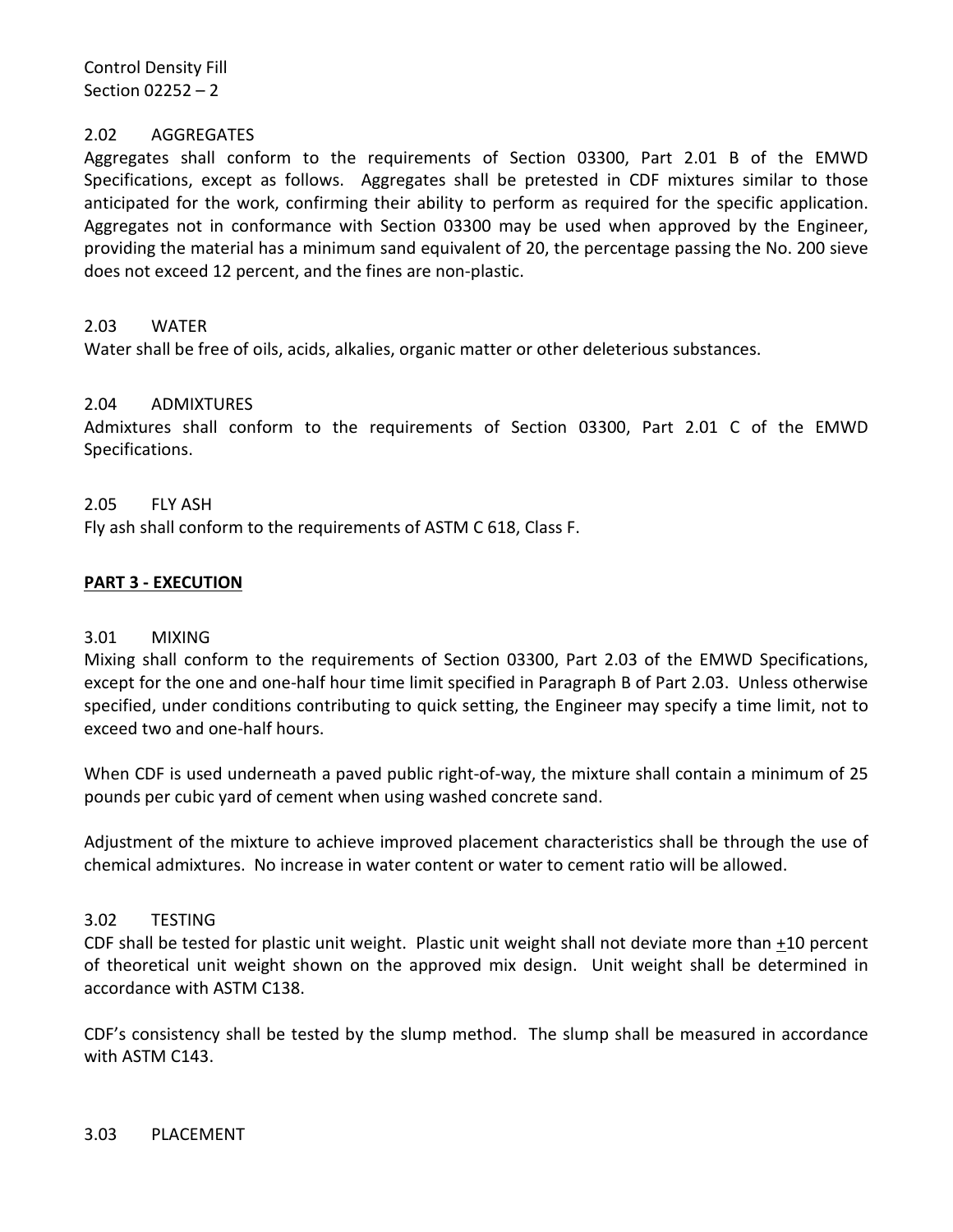CDF may be placed by chutes, conveyors, buckets or pumps depending upon the application and accessibility.

For trench backfill, CDF shall be placed continuously. To contain CDF when filling long open trenches or open ended structures in stages, the end points shall be adequately bulkheaded to prevent movement. Methods may include bulkheading with sandbags, earth dams, forms or stiffer mixtures of CDF. CDF shall be placed from the centerline of mainline utilities to the bottom of the excavation.

For bedding, CDF shall be placed in a manner to prevent flotation or displacement of the embedded item. Methods of preventing flotation or displacement may include placement of CDF in lifts, faster setting CDF or lower slump CDF over the embedded item.

For backfilling of pipelines to be abandoned in place, CDF shall be pumped into the pipeline to be abandoned. It is intended that the disconnected ends of the pipeline shall be the primary means for injecting CDF into the pipeline. The Contractor may excavate for additional injection points along the pipeline. The pipeline shall be filled uniformly to within 90 percent of the pipe soffit. The lack of voids (other than the top 10 percent) shall be demonstrated to the Engineer by breaking out small sections of pipeline in various critical locations.

Pavement may be placed directly upon the CDF as soon as the surface will withstand the paving process without displacement or disruption. If the placement of the CDF is not completed in time to allow permanent paving to be completed the same day, the Contractor shall prevent traffic contact with the CDF until paving is completed.

**END OF SECTION 02252**